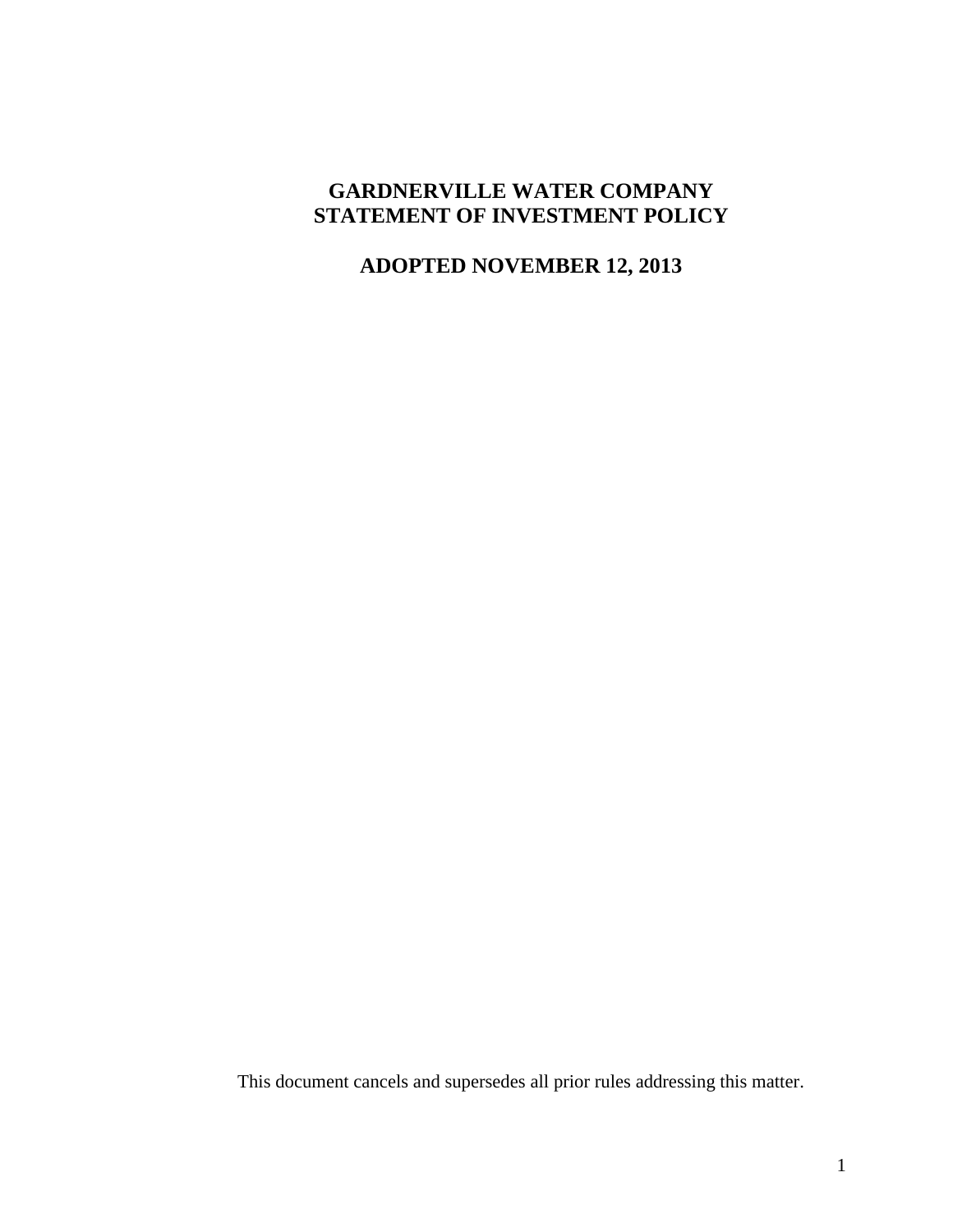## I. PURPOSE:

This statement is intended to provide guidelines for the prudent investment of the Gardnerville Water Company's ("GWC") cash reserves and outline the policies for maximizing the efficiency of the GWC's cash management system. The ultimate goal is to enhance the economic status of the GWC while protecting its assets.

## II. OBJECTIVES:

- A. Safety. Safety of principal is the foremost objective of the GWC. Each investment transaction shall seek to first ensure that capital losses are avoided, whether they are from securities defaults or erosion of market value.
- B. Liquidity. An adequate percentage of the portfolio should be maintained in liquid short-term securities, which can be readily converted to cash as necessary to meet cash requirements.
- C. Yield. Yield shall be considered only after the basic requirements of safety and liquidity have been met.
- D. Diversification. The investment portfolio will be diversified to avoid incurring unreasonable and avoidable risks regarding specific security types.
- E. Public Trust. All participants in the investment process shall act as do custodians of the public trust.

## III. AUTHORITY AND DUTIES:

- A. Treasurer. The Treasurer of the Board of Directors shall: be responsible for overseeing GWC investments; review on a monthly basis all investments, purchases, redemptions and investment changes; approve all sales of investments; select Investment Advisors or depositories; and report all findings to the Board of Directors.
- B. Financial Officer. The Financial Officer shall make purchases, sales and changes of investment opportunities. The Financial Officer shall report monthly all investments, purchases, redemptions and investment changes to the Treasurer. The Financial Officer must seek the Treasurer's pre-approval of any sales of investments.
- C. Investment Advisor. The Investment Advisor shall suggest purchases, sales and changes of investment opportunities. The Investment Advisor shall report on a monthly basis all investments, purchases, redemptions, changes to the Treasurer. The Investment Advisor must obtain the Treasurer's approval of any action regarding GWC assets.

## IV. INTERNAL CONTROLS:

The Board of Directors shall review the investment practices used by the Treasurer for compliance with the investment policy and written procedures. The controls shall be designed to minimize losses of GWC funds arising from fraud, errors, misrepresentation by third parties, unanticipated changes in financial markets, or imprudent action by Board of Directors and employees of the GWC.

As a part of the annual audit, the auditor shall review GWC investment procedures, including investment statements. Any irregularities shall be reported promptly to the Treasurer and the Board of Directors. The Board of Directors shall adopt the auditor's recommendations for internal controls, absent reasonable cause not to do so.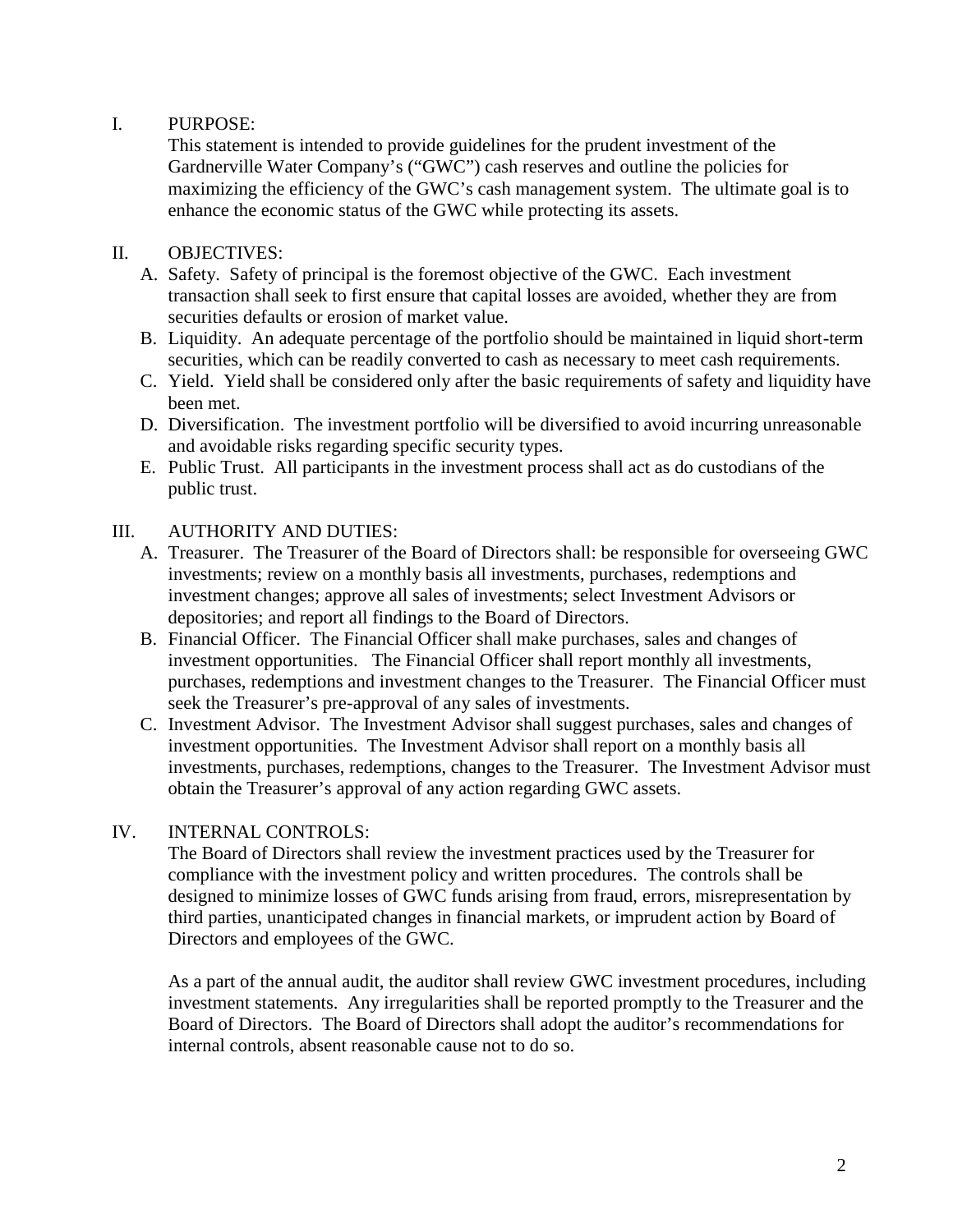### V. REPORTING

The Financial Officer or Investment Advisor shall submit quarterly to the Board of Directors an investment report that summarizes all securities. Reporting will include: the type of investment, institution, date of maturity, investment amount, market value, yield, and any other information that may be of interest to the Board.

### VI. ELIGIBLE INVESTMENTS:

The following are the GWC's investment guidelines:

- A. Direct Treasury obligations of the US Government, and US Government Agency obligations for which full faith and credit of the US Government is pledged or guaranteed
- B. Direct obligations of US Government Sponsored Enterprises
- C. Institutional money market funds
- D. FDIC insured Certificates of Deposit within the current FDIC insurance limit
- E. Highly rated Corporate Obligations including but not limited to: Commercial paper, Corporate Bonds, and Medium Term Notes
- F. Highly rated Municipal Bonds, or pre-refunded issues
- G. Repurchase agreements collateralized by US Treasuries or Agencies

#### VII. INVESTMENT ALLOCATION

|                                    | <b>Investment</b>   | <b>Quality</b>             | <b>Duration</b>  | <b>Portfolio</b>  | <b>Issuer Limits</b>      |
|------------------------------------|---------------------|----------------------------|------------------|-------------------|---------------------------|
|                                    | <b>Type</b>         | Criteria                   |                  | <b>Amount</b>     |                           |
| $\blacktriangleleft$<br>Class      | <b>US</b>           | Full Faith and             | Up to 36 months  | 100% of portfolio | Unlimited                 |
|                                    | Treasuries          | Credit of United           |                  |                   |                           |
|                                    |                     | <b>States</b>              |                  |                   |                           |
|                                    | <b>US</b> Agencies  | Limited to AA              | Up to 36 months  | 100% of portfolio | Up to 50% of portfolio    |
|                                    |                     | rated or higher            |                  |                   |                           |
|                                    | Money               | <b>Institutional Class</b> | Unlimited        | 100% of portfolio | Up to $10\%$ of portfolio |
|                                    | Market              |                            |                  |                   |                           |
|                                    | <b>FDIC</b>         | Within the current         | Up to 60 months  | 100% of portfolio | Within the current        |
|                                    | <b>Insured Bank</b> | FDIC insurance             |                  |                   | FDIC insurance limits     |
|                                    | CD's                | limits                     |                  |                   |                           |
|                                    | Repurchase          | Collateralized by          | Up to 30 days    | 50% of portfolio  | Up to 25% of portfolio    |
|                                    | Agreements          | <b>US</b> Treasuries or    |                  |                   |                           |
|                                    |                     | Agencies                   |                  |                   |                           |
| $\mathbf{r}$<br>Class <sup>1</sup> | Commercial          | A1/P1                      | Up to 90 days    | 25% of portfolio  | \$250,000                 |
|                                    | Paper               | A2/P2                      | Up to 30 days    | 10% of portfolio  |                           |
|                                    | Corporate           | A or higher                | Up to 60 months  | 25% of portfolio  | \$250,000                 |
|                                    | <b>Bonds</b>        |                            |                  |                   |                           |
|                                    | Municipal           | A or higher                | Up to 120 months | 25% of portfolio  | \$250,000                 |
|                                    | <b>Bonds</b>        |                            |                  |                   |                           |

Total investments within Class B shall not exceed 30% of portfolio.